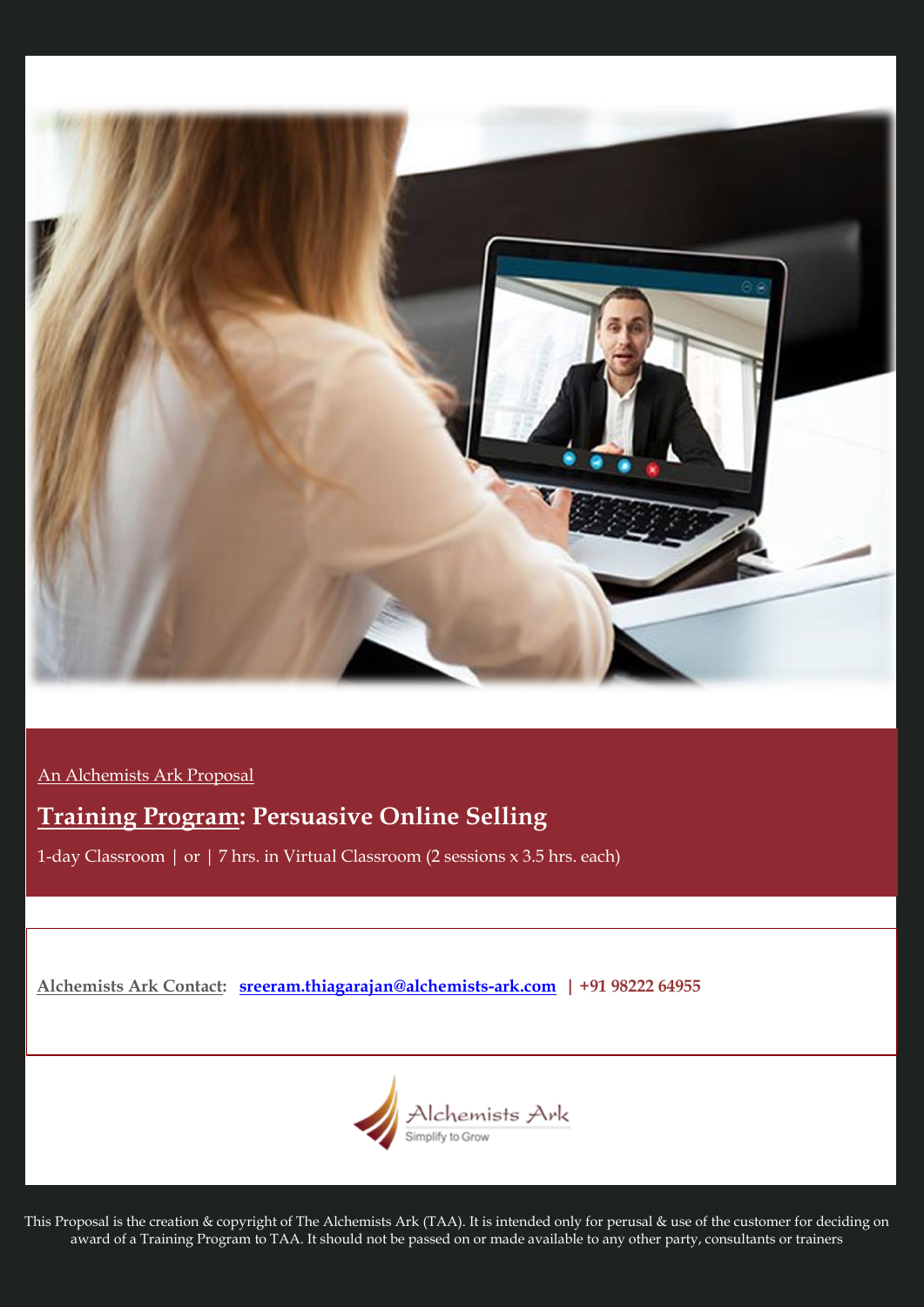

# **Why this 1-day Program on 'Persuasive Online Selling?**

**Is this true for you?** The Covid Pandemic creates a situation where most customer sales meetings (and internal meetings) had to happen Online. This has become a new normal as both sides have found it to be convenient and efficient. While your team has adapted to this change, you now want them to become experts at Online Sales Calls**.** If this rings a bell, read on!

**What is the Solution?** You need to equip your Sales Team with a **method to have engaging, energising online VC Conversations with their Customers!** Train them on How to prepare well, what are the etiquettes, how to strike rapport online, how to engage well, how to present well, tips to handle objections, close with clear Next Steps, etc.

**How will we Understand your Context?**

We will have a **45-min Master-class from the Sponsor**. We will also **speak with a couple of Participants over phone** soon as we signup!

## **What is our Distilled Wisdom on Sales Meetings?**

As Sellers, **we are all in one business: The Persuasion Business!** The best persuaders have the ability to make their customers **trust them.** Trust is created through **conversations** (and actions). So, for every Salesperson: **Work is Conversations!** Be it a f2f or on-line Sales Call, a review, a con-call, an online Sales Call: **Our Work is Conversations!**

**Conversation is a Science + Art!** It is a Science in that it has a Structure that can be repeated for consistent results. **So, it can be taught!** Salespeople exist to build on top of this Science with their **Artistry gained through practice: that's the Art!** Thru' right conversations (and right actions), you can produce such +ve feelings in the customer that it becomes an Enduring Relationship which lasts through good and bad times!

## **What will be the Content of the Program?**

- What are the Beliefs required to be Persuasive
- Conversations: The Real way we all get things done
- How to Achieve Instant Rapport (thru' NLP techniques)
- How to Prepare like a Professional for an Online Sales Call: Etiquettes, tools, etc
- The Structure & Spirit of Breakthrough Online/ f2f Conversations
- Post-call Action: Tips for Effective Written Communication: Agreements and Next Steps thru mail In addition, a WhatsApp Group will be available for 45 days post-program for any clarifications/support

## **What will be the Outcome of this Program?**

At the end of this program, your team will have **a simple way to go about doing Structured, yet Persuasive Online Selling**. Expect participants to learn **a few effective habits** that will go a **long way in helping your sales efforts**!

## **What will be your Investment? What will be the terms?**

**Mode:** 1-day in Classroom | or | 7 hours in Virtual Classroom (2 Nos x 3.5 hr. Sessions)

**Trainer:** Thiagarajan Sreeram, Director Alchemists Ark will train, supported by a Consultant

**Investment**: **Rs. 1.5 lacs/ batch** *(10-15 participants)* **+ GST**